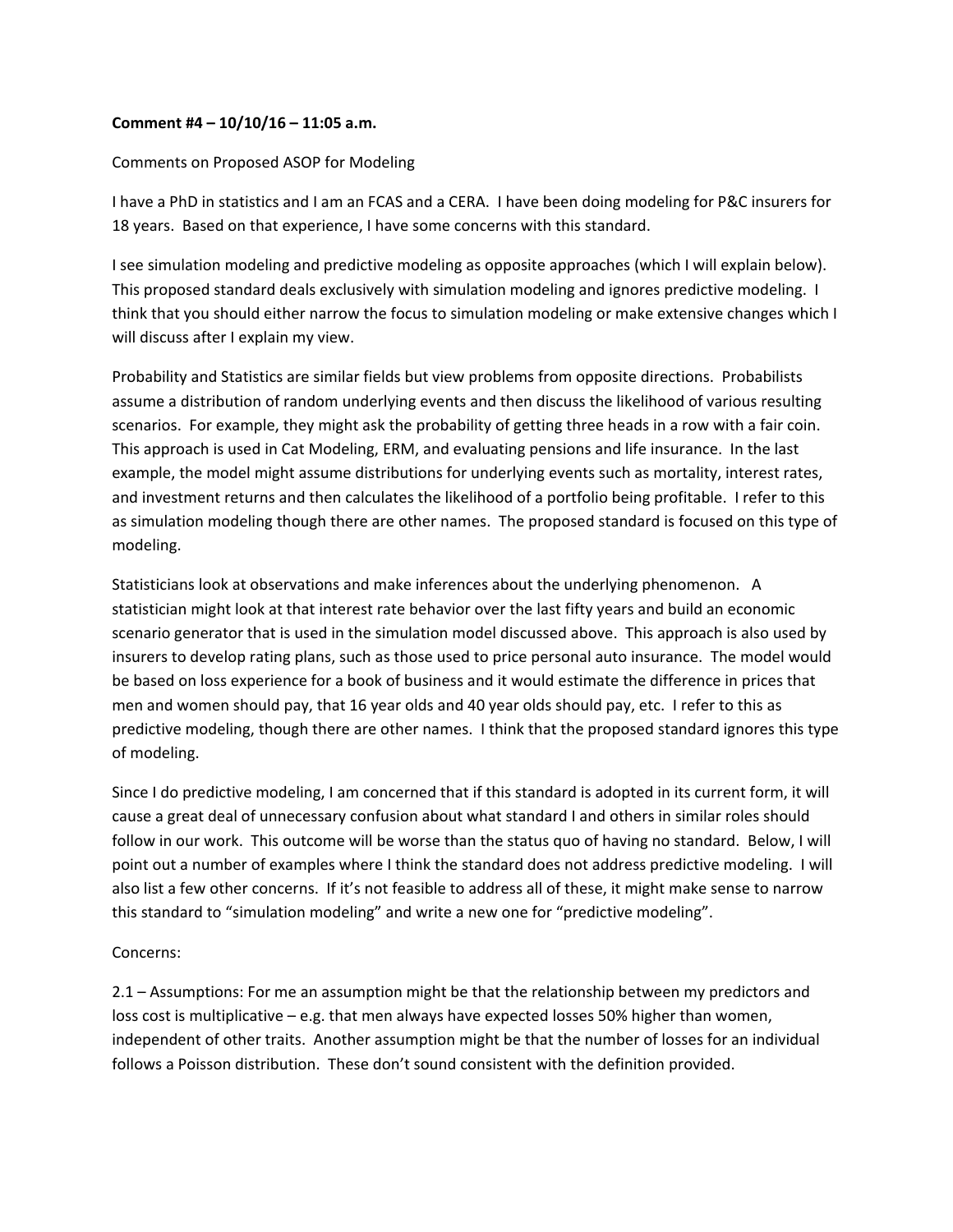2.11 – Parameters: Your examples sound like inputs to a simulation model, i.e. wind speeds in a hurricane model or the speed of mean reversion in an inflation rate generator. In predictive modeling, parameters are the output of the model. For example, the ratio of men's and women's expected losses is a parameter. Also, "mathematical distribution" should be "probability distribution". Distribution has an alternate definition in mathematics. https:/en.wikipedia.org/wiki/Distribution\_(mathematics)

2.12 Simple Models: What are examples of simple models? Is a linear regression model simple because we can predict output easily once we estimate the parameters? As we move to Generalized Linear Models or Generalized Additive Models, does it stop being simple? As we use transforms of our predictors does it stop being simple?

2.13 Specification: This seems awkward if we apply it to predictive modeling. We rarely if ever discuss model outputs. Our model produces parameter estimates, i.e. the coefficients applied to each predictor. Also, I would think of specification as the relationship and the error structure, i.e. the number of losses follows a Poisson distribution where Lambda is 0.05 for men and 0.03 for women.

3.2 Models Developed by Others: You list four things the actuary should do. I would add

e. check reasonability of results.

3.3 What happens if this work was done by someone who is not an actuary? What can/should the actuary do? It seem like we would be somewhere between 3.2 (having limited ability to understand the model) and 3.3 (relying on another actuary).

3.4.5a – It's not obvious to me that this will always apply. Perhaps you could add "if any" at the end of this item.

3.4.5d – A model of expected losses to support a rating plan would not include any options. Neither party has options once the policy is written. If the insured has an accident, the insurer is obligated to make some third party whole. You should add "if any" to this item as well.

3.4.6 – We don't "derive an assumptions", though we might check that our data is consistent with an assumption. For example, I might confirm that the data is consistent with losses following a Poisson distribution, but I wouldn't say that I had derived that assumption. Also, I would think in terms of "estimating parameters". Perhaps this could end with "deriving, estimating, or testing any assumptions and parameters".

3.4.7.b Margin should be defined in Section 2.

3.4.7.c Model runs doesn't make sense in terms predictive modeling. Many methods for fitting a model are deterministic, so if I fit a linear regression 1,000 times I will get the same answer 1,000 times.

3.5.1 What is the operating environment of a model? What is a control? These should be defined in Section 2.

3.5.1 Model runs and projection results do not make sense for predictive models.